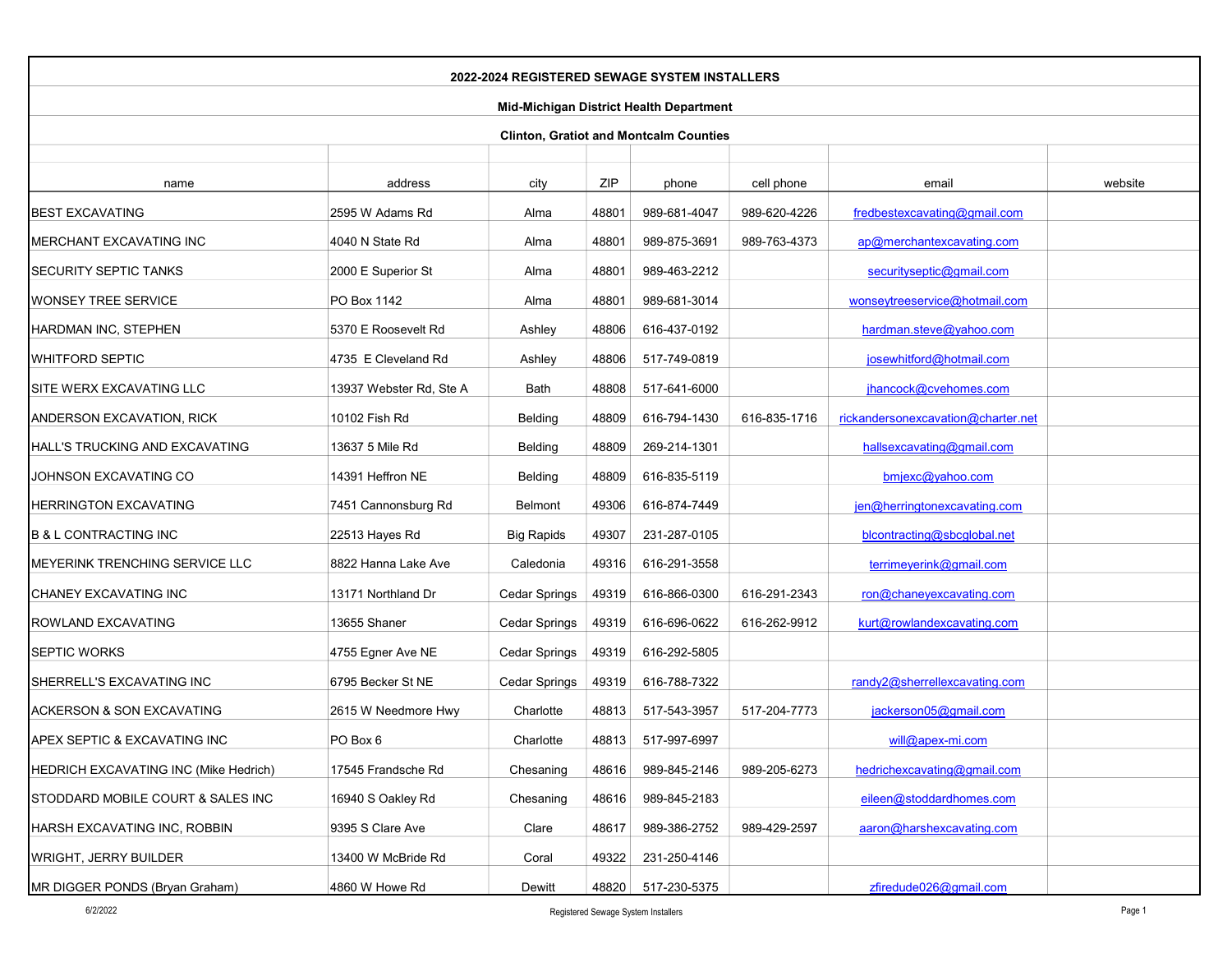| name                                           | address                 | city               | ZIP   | phone        | cell phone   | email                            | website               |
|------------------------------------------------|-------------------------|--------------------|-------|--------------|--------------|----------------------------------|-----------------------|
| <b>RADEMACHER PLUMBING</b>                     | 9911 Pioneer Rd         | Eagle              | 48822 | 517-719-3202 |              | eandwrademacher@gmail.com        |                       |
| <b>MAGNUM EXCAVATING</b>                       | 14318 S Grange Rd       | Eagle              | 48822 | 517-490-1787 |              | jeff@magnumex.com                |                       |
| BURLEY EXCAVATING INC, MARK                    | 11340 Toles Rd          | Eaton Rapids       | 48827 | 517-202-2526 |              | mbexcavate@gmail.com             |                       |
| PARKER SEPTIC SERVICE                          | 4223 E Lake Montcalm Rd | Edmore             | 48829 | 989-352-7474 |              | parker.septic@yahoo.com          |                       |
| DIGGERS TILE SERVICE (Matthew Peck)            | 5303 E Ridge Rd         | Elsie              | 48831 | 989-239-6460 |              | diggerstileservice@gmail.com     |                       |
| RED ROOF TRANSPORT (Cody Loomis)               | 11531 N Warner Rd       | Elwell             | 48832 | 989-444-8032 |              | redrooftransport@gmail.com       |                       |
| DAIRYLAND EXCAVATING                           | 10594 Allchin Rd        | Fenwick            | 48834 | 989-248-3399 | 9896204773   | seanbrooms@gmail.com             |                       |
| LUND SAND GRAVEL & EXCAVATING                  | 9443 S Castle Rd        | Fenwick            | 48834 | 989-261-3081 |              | lundexcavating@outlook.com       |                       |
| PUNG EXCAVATING INC                            | 10330 W Kinley Rd       | Fowler             | 48835 | 989-593-2135 |              | rnpung@yahoo.com                 |                       |
| LEGACY CATTLE FARMS LLC (Todd Wandell)         | 7352 Buehler Rd         | Freeport           | 49325 | 616-293-0472 |              | tbwandell@gmail.com              |                       |
| <b>RICK'S SEPTIC SERVICE</b>                   | 15690 Larsen Ave        | Gowen              | 49326 | 616-984-2293 | 616-893-8076 | nathantrichards@hotmail.com      |                       |
| ALL AROUND EXCAVATING INC                      | 13064 Wisner Ave        | Grant              | 49327 | 231-834-1729 | 231-414-7528 | jerry@allaroundexcavating.com    |                       |
| DAN'S EXCAVATING SERVICE INC                   | PO Box 248              | Grant              | 49327 | 231-834-3444 |              | kaila@dansexcavatingservices.com |                       |
| CHRISTENSEN EXCAVATING INC                     | 10110 Lincoln Lake Rd   | Greenville         | 48838 | 616-754-9538 | 616-835-1771 |                                  |                       |
| NORTH LAND EXCAVATING (Cory Velting)           | 14350 Keiber Rd         | Greenville         | 48838 | 616-889-7943 |              | cory@northlandexcavatingllc.com  |                       |
| <b>RICHARDS SEPTIC TANK SERVICE INC</b>        | 1560 S Greenville       | Greenville         | 48838 | 616-255-5001 |              | contact@richardsexcavating.com   |                       |
| SIMMONS EXCAVATING                             | 9631 Peck Rd            | Greenville         | 48838 | 616-754-9650 | 616-754-5824 | gloria1948@charter.net           |                       |
| ALL TERRAIN EXCAVATION INC (Brian Kamp)        | 9074 96th St            | <b>Howard City</b> | 49329 | 231-629-0344 |              | kampbrian@gmail.com              |                       |
| BADGE BROTHERS EXCAVATING & LAWN CARE          | 5908 Reed Rd            | <b>Howard City</b> | 49329 | 616-299-8193 | 616-881-6613 | badgebros2014@gmail.com          |                       |
| <b>LARSON TRENCHING</b>                        | 14825 Almy Rd           | <b>Howard City</b> | 49329 | 231-206-2517 |              | pam1larson@gmail.com             |                       |
| HASLOCK AND SONS INC (Rick Haslock)            | 5275 W Coon Lake Rd     | Howell             | 48843 | 517-546-1518 |              | haslock@haslockandsons.com       |                       |
| <b>CL TRUCKING &amp; EXCAVATING</b>            | 256 E Parmeter Rd       | Ionia              | 48846 | 616-527-9352 |              | hwolcott@clte.net                |                       |
| SEILER EXCAVATING (Wesley Seiler)              | 4651 S Begole Rd        | Ithaca             | 48847 | 989-763-5151 |              | seilerexcavating@gmail.com       |                       |
| <b>J &amp; R TRUCKING &amp; SEPTIC SYSTEMS</b> | 2581 Port Sheldon       | Jenison            | 49428 | 616-669-1940 |              | jrtruck2@att.net                 |                       |
| AFTON & SONS EXCAVATING INC, TERRY             | 321 21 Mile Rd NW       | Kent City          | 49330 | 616-675-4612 |              | afton.and.sons@netzero.net       |                       |
| BRASS MAR WATER WELLS INC                      | 13427 Fruit Ridge Ave   | Kent City          | 49330 | 616-678-4939 |              | brassmar4939@yahoo.com           |                       |
| STALHOOD, REX                                  | 1449 Stalhood Dr        | Kent City          | 49330 | 616-799-3014 |              | rstalhood8827@gmail.com          | www.stoddardhomes.com |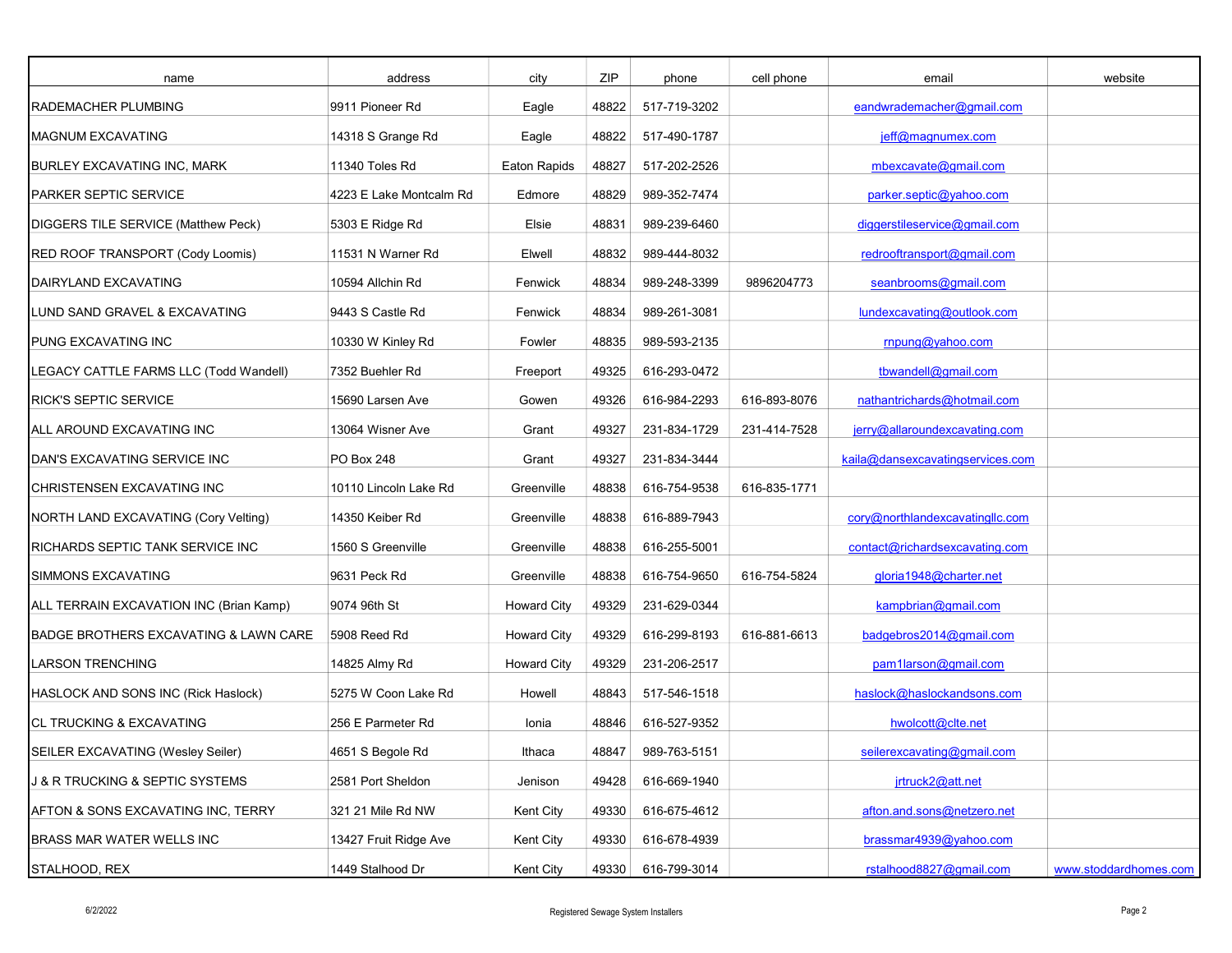| name                                     | address                 | city        | ZIP   | phone        | cell phone   | email                           | website |
|------------------------------------------|-------------------------|-------------|-------|--------------|--------------|---------------------------------|---------|
| <b>MARK'S EXCAVATING</b>                 | 8458 St Clair Rd        | Laingsburg  | 48848 | 517-202-2862 |              | marksexcavating@vahoo.com       |         |
| MBNBUILDERS (Mike Nidefski)              | PO Box 242              | Laingsburg  | 48848 | 517-928-4420 |              | mbnbuilders1@icloud.com         |         |
| NICHOLS TRUCKING & EXCAVATING, JIM       | 9070 E Parker Rd        | Laingsburg  | 48848 | 517-881-7459 |              | eeekknapp@comcast.net           |         |
| PLEASANT VALLEY FARMS EXCAVATING         | 4389 Fitzner            | Lakeview    | 48850 | 989-560-4923 |              | pleasantvfe@gmail.com           |         |
| <b>PRIDE DIRTWORKS LLC</b>               | 7175 Kendaville Rd      | Lakeview    | 48850 | 616-894-7121 |              | pridedirtwork@gmail.com         |         |
| TL CONTRACTING INC                       | 16803 Industrial Pkwy   | Lansing     | 48906 | 517-669-0600 | 517-712-3648 | tony@tlcontractinginc.org       |         |
| EARTHWORM DOZING & EXCAVATING            | 10862 Desparado Lane    | Lowell      | 49331 | 616-893-0211 |              | earthwormexcavating@gmail.com   |         |
| LILLIE DIGGING & DOZING LLC              | 4345 Murray Lake Ave NE | Lowell      | 49331 | 616-299-2940 |              | lilliepad4345@comcast.net       |         |
| BEERY, MAYNARD SOIL SCIENTIST            | 849 N Aurelius Rd       | Mason       | 48854 | 517-676-4686 |              | berrym@aol.com                  |         |
| MICHIGAN SEPTIC (Matt Gustafson)         | 1234 Christian Way      | Mason       | 48854 | 517-204-4394 |              | mattqus@me.com                  |         |
| <b>SHANKEL SEPTIC</b>                    | 2310 S Meridian Rd      | Midland     | 48640 | 989-205-5895 |              | shankelrich@ymail.com           |         |
| <b>LAMBRIX SERVE ALL</b>                 | 17207 E Jefferson       | Morley      | 49336 | 231-349-1651 |              | glambrix@charter.net            |         |
| CRAWFORD CONTRACTING INC                 | 2502 S Meridian Rd      | Mt Pleasant | 48804 | 989-775-6622 |              | andrea@crawford-contracting.com |         |
| FEEHAN & SON EXCAVATING                  | 1101 Hayes Rd           | Muir        | 48860 | 989-855-2108 |              | scottfeehan1@hotmail.com        |         |
| HOWARTH EXCAVATING INC                   | 6952 Croton Hardy Dr    | Newaygo     | 49337 | 231-652-1948 |              | howarthexcavating@gmail.com     |         |
| <b>SCHULTZ EXCAVATING</b>                | 3659 E 56th St          | Newaygo     | 49337 | 231-638-2065 |              | wildwood3193@gmail.com          |         |
| D & J EXCAVATING (Daniel LaPoint)        | 6098 Sherwood Hwy       | Olivet      | 49076 | 517-204-4035 |              | dlapoint21@gmail.com            |         |
| LEON'S LANDMARK CONSTRUCTION             | 9003 E Walker Rd        | Ovid        | 48866 | 989-834-5510 | 989-666-3384 | leonslandmark@hotmail.com       |         |
| <b>MUNSON BUILDERS</b>                   | 2720 Shaftsburg         | Ovid        | 48866 | 989-413-2411 |              | jamunson24@gmail.com            |         |
| A.B.S. EXCAVATING (Anthony Sumbera)      | 6668 W McBride Rd       | Owosso      | 48867 | 989-251-8232 |              | tlsumbera@gmail.com             |         |
| B & C JEFF BARTZ & COMPANY               | 4106 Tyrrell Rd         | Owosso      | 48867 | 989-429-2243 | 517-625-5554 | bartzrook@tds.net               |         |
| <b>PRICE'S CONSTRUCTION</b>              | 11826 S Luce Rd         | Perrinton   | 48871 | 989-682-4527 | 517-930-3967 |                                 |         |
| AM MILLER TRUCKING (Mitch Miller)        | 11183 Monroe Rd         | Portland    | 48875 | 517-647-7961 |              |                                 |         |
| COOK BROTHERS EXCAVATING INC             | 7974 Lyons Rd           | Portland    | 48875 | 517-647-6255 |              | diane@cookexcavating.com        |         |
| <b>MARTIN EXCAVATING</b>                 | 15212 Chadwick Rd       | Portland    | 48875 | 517-647-7255 | 517-230-9020 | gmartinexcavating@gmail.com     |         |
| THELEN & SONS EXCAVATING (Andrew Thelen) | 11721 Pryor Rd          | Portland    | 48875 | 517-331-3384 |              | thelenandsons@aol.com           |         |
| PRESTIGE CONCRETE & CONSTRUCTION LLC     | 11269 Heintzelman Ave   | Rockford    | 49341 | 231-846-0846 |              | thechad0846@gmail.com           |         |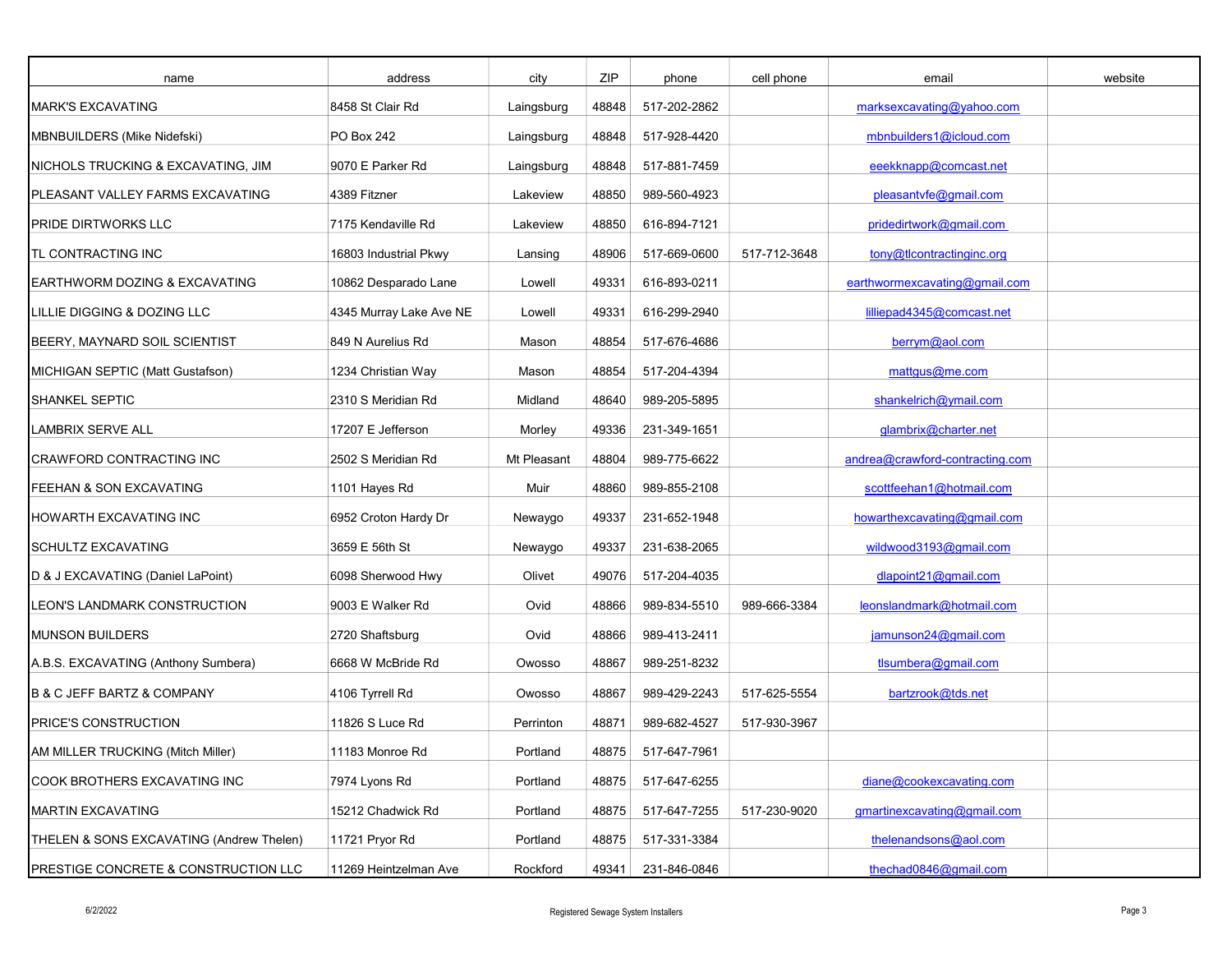| name                                         | address                   | city      | ZIP   | phone        | cell phone   | email                                | website               |
|----------------------------------------------|---------------------------|-----------|-------|--------------|--------------|--------------------------------------|-----------------------|
| <b>WARNER, MARK BUILDER</b>                  | 11366 Heintzelman         | Rockford  | 49341 | 616-293-9876 |              | mwarner3138@charter.net              |                       |
| <b>DEAN'S EXCAVATING INC</b>                 | 48 Long Rd                | Sand Lake | 48818 | 616-636-5524 |              | deansexcavating@deansexcavating.com  |                       |
| SINGLETON EXCAVATING                         | 10633 21 Mile Rd          | Sand Lake | 49343 | 616-450-6971 |              | singletonexcavating@gmail.com        |                       |
| ALBAUGH EXCAVATING (William Albaugh)         | 641 S Coleman Rd          | Shepherd  | 48883 | 989-773-2271 | 989-615-6570 | balbaugh@yahoo.com                   |                       |
| <b>DICE EXCAVATING</b>                       | 10644 E Blanchard         | Shepherd  | 48883 | 989-620-4862 |              | jdice7090@gmail.com                  |                       |
| KENNY TRUCKING & EXCAVATING                  | PO Box 418                | Shepherd  | 48883 | 989-828-6217 |              | lynne2mike@gmail.com                 |                       |
| <b>KLUMPP EXCAVATING</b>                     | 2750 W Fremont Rd         | Shepherd  | 48883 | 989-866-2239 | 989-330-4744 |                                      |                       |
| <b>QUALITY EXCAVATING &amp; TRUCKING</b>     | 7242 E Pleasant Valley Rd | Shepherd  | 48883 | 989-621-0999 |              | leiferman4@chartermi.net             |                       |
| DAN'S DIRTWORKS LLC                          | 4784 S Brown              | Sheridan  | 48884 | 989-330-7000 |              | dansdirtworks@icloud.com             |                       |
| RECK'N RALPH EXCAVATING LLC (Ross Romano)    | 4808 S Miles Rd           | Sheridan  | 48884 | 616-835-8466 |              | recknralphexcavating@gmail.com       |                       |
| NATURE'S CHAIN OF LAKES                      | 1495 Fleck Rd             | Six Lakes | 48886 | 989-365-3564 | 989-287-1525 | natureschain@yahoo.com               |                       |
| PITCHER PERFECT EXCAVATING                   | 190 Pleasant Dr           | Six Lakes | 48886 | 989-352-6716 | 989-818-0912 | pitcherperfectexcavating@hotmail.com |                       |
| ROCKAFELLOW EXCAVATING LLC                   | 3891 Deaner Rd            | Six Lakes | 48886 | 989-365-3490 | 989-560-7309 | miker48886@gmail.com                 |                       |
| BAD CREEK EXCAVATING (Jesse McKeachie)       | 9051 W Pratt Rd           | St Johns  | 48879 | 517-204-5345 | 517-894-1215 | badcreekexcavating@outlook.com       |                       |
| <b>DICKENSON CONSTRUCTION</b>                | 3975 Harmon Rd            | St Johns  | 48879 | 517-819-6139 | 517-204-1555 | dickensonconstruction@gmail.com      |                       |
| HUNT EXCAVATING, G.A.                        | 1220 E Taft Rd            | St Johns  | 48879 | 989-227-1222 | 517-763-9193 | trevor.gahunt@gmail.com              |                       |
| <b>KELLEY CONSTRUCTION</b>                   | 702 E State St            | St Johns  | 48879 | 989-717-6205 |              | bobkelley62@yahoo.com                |                       |
| MILLER & SONS AGGREGATES INC, LES            | 8881 W Taft Rd            | St Johns  | 48879 | 989-593-2055 | 517-489-6820 | lesmiller@casair.net                 | www.wedigmichigan.com |
| MILLER BROTHERS EXCAVATING                   | 3026 W M-21               | St Johns  | 48879 | 989-224-2066 |              | millerbrothers@wedigmichigan.com     |                       |
| MILLER EXCAVATING, T.H.                      | 8900 W M-21               | St Johns  | 48879 | 989-593-3399 | 989-506-0873 | thmillerexc@hotmail.com              |                       |
| MINT CITY EXCAVATING INC                     | 6700 S Chandler Rd        | St Johns  | 48879 | 989-224-2482 | 517-204-6028 | mike@mintcityexcavating.com          |                       |
| <b>RANDOLPH'S SEPTIC SERVICE</b>             | 8516 N Williams Rd        | St Johns  | 48879 | 517-749-5532 |              | randolphsllc@hotmail.com             |                       |
| KAT EXCAVATING                               | 6133 N Croswell Rd        | St Louis  | 48880 | 989-620-0106 |              | alexbebow@gmail.com                  |                       |
| <b>WARD'S EXCAVATING</b>                     | PO Box 240                | St Louis  | 48880 | 989-331-2552 |              | wardsexcavating@ispmgt.com           |                       |
| OLMSTEAD'S EXCAVATING                        | 6434 W Stanton Rd         | Stanton   | 48888 | 989-831-5080 | 989-560-5615 | john olmstead2@hotmail.com           |                       |
| <b>GUSTAVISON CONSTRUCTION</b>               | 9285 W Washington         | Sumner    | 48889 | 989-620-4981 |              | timqustavison@yahoo.com              |                       |
| <b>WICHERT TRUCKING &amp; EXCAVATING LLC</b> | 8395 N Pine Grove Rd      | Vestaburg | 48891 | 989-560-8675 | 989-621-4487 | bjwichert@hotmail.com                |                       |